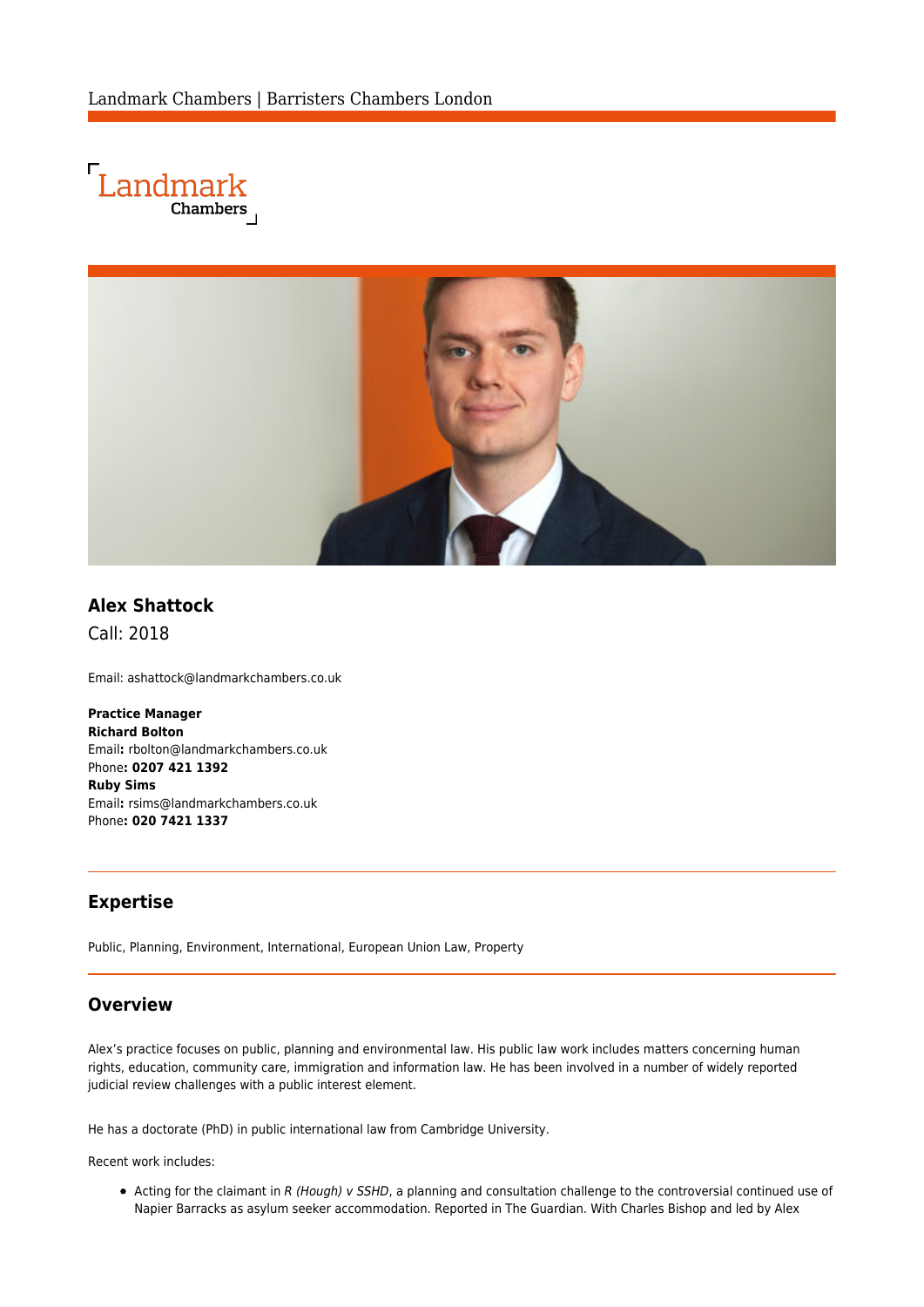[Goodman.](https://www.landmarkchambers.co.uk/people/alex-goodman/)

- Acting for the claimant in R (Rights: Community: Action) v SSHCLG [2021] EWCA Civ 1954, an environmental and equalities challenge to the government's "slum housing" permitted development reforms and Class E planning deregulation (Alex appeared in both the [Court of Appeal](https://www.bailii.org/ew/cases/EWCA/Civ/2021/1954.html) and [Divisional Court\)](https://www.bailii.org/ew/cases/EWHC/Admin/2020/3073.html), reported in the media [here,](https://www.bigissue.com/latest/campaigners-threaten-legal-action-over-planning-reforms/) [here](https://www.insidehousing.co.uk/news/news/legal-challenge-to-be-launched-over-unlawful-permitted-development-rights-expansion-67642) and [here.](https://www.architectsjournal.co.uk/news/government-faces-legal-action-over-permitted-development-rights-2) Led by [Paul Brown QC.](https://www.landmarkchambers.co.uk/people/paul-brown-qc/) During the course of the claim, the government announced [minimum space standards](https://www.architectsjournal.co.uk/news/minimum-space-standards-for-all-permitted-development-homes-government-announces) for permitted development homes in England.
- Acting for the claimant in [XXX v Camden Borough Council](https://www.bailii.org/ew/cases/EWCA/Civ/2020/1468.html) [\[2020\] EWCA Civ 1468,](https://www.bailii.org/ew/cases/EWCA/Civ/2020/1468.html) the leading Court of Appeal case on applications for anonymity orders under CPR 39.2. Led by [Justin Bates.](https://www.landmarkchambers.co.uk/people/justin-bates/)
- Acting for Friends of the Earth opposing a new deep coal mine in Cumbria at a 4 week planning inquiry. Led by [Paul](https://www.landmarkchambers.co.uk/people/paul-brown-qc/) [Brown QC.](https://www.landmarkchambers.co.uk/people/paul-brown-qc/) [Reported on the BBC](https://www.bbc.co.uk/news/explainers-56023895) and in several national newspapers.
- Leadbetter v Secretary of State: Acting for the claimant in an equality challenge on behalf of a blind lady to the provision of inaccessible Covid-19 shielding information. Settled with all the claimant's costs paid, after the government agreed to reconsider its approach and pay for detailed research into accessible shielding communications. Led by [Tim Buley QC.](https://www.landmarkchambers.co.uk/people/tim-buley-qc/) Reported on the [BBC.](https://www.bbc.co.uk/news/uk-england-leicestershire-55922062)

Alex accepts direct access and pro bono instructions where appropriate. He is a legal reviewer for the charity Freedom From Torture and has done a lot of work with the Environmental Law Foundation.

During his doctorate he researched the legality of military intervention in civil wars. He also has law degrees from Oxford and LSE. His previous work experience includes teaching economics, working in a secure prison, and working at the Law Commission on its driverless cars project. In his spare time he enjoys films, video games, and Scandinavian heavy metal music.

### **Human rights and civil liberties**

Alex has a keen interest in human rights, civil liberties and Equality Act issues. A lot of his work in this area is done on Legal Aid. Notable work includes:

- Sole counsel for the claimant in numerous urgent claimant reviews of the Home Office's failure to provide adequate accommodation to vulnerable destitute asylum seekers and failed asylum seekers. His clients in this area have included a large number of disabled and/or stateless asylum seekers with infant children. See e.g. TG v SSHD [2021] 1 WLUK 253 and K v SSHD [2020] EWHC 3639 (Admin).
- Leadbetter v Secretary of State: Acting for the claimant in an equality challenge on behalf of a blind lady to the provision of inaccessible Covid-19 shielding information. Settled with all the claimant's costs paid, after the government agreed to reconsider its approach and pay for detailed research into accessible shielding communications. Led by [Tim Buley QC.](https://www.landmarkchambers.co.uk/people/tim-buley-qc/) Reported on the [BBC.](https://www.bbc.co.uk/news/uk-england-leicestershire-55922062)
- Instructed for the claimant in an urgent Article 3 challenge to a Council's decision to remove a homeless man on daily dialysis from a hospital without an adequate accommodation and transport package in place.
- Instructed for the claimant in an urgent High Court challenge to a local authority and CCG's failure to carry out an assessment under s.117 of the Mental Health Act.
- [DMA v SSHD](https://www.bailii.org/ew/cases/EWHC/Admin/2020/3416.html) [\[2020\] EWHC 3416 \(Admin\)](https://www.bailii.org/ew/cases/EWHC/Admin/2020/3416.html) (interim hearing only): A successful High Court disclosure application to require the Secretary of State to release sensitive KPI data relating to its private accommodation providers for failed asylum seekers. The disclosed information was relied on heavily by the judge in the final hearing.
- Instructed for the claimant with [Justin Bates](https://www.landmarkchambers.co.uk/people/justin-bates/) in an Equality Act challenge to a local council's social housing allocation scheme.
- Claimant judicial review of a trafficking 'reasonable grounds' decision.
- Instructed in a claim against the Information Commissioner concerning information rights, anonymity orders, reasonable adjustments and freedom of expression. Led by [Samantha Broadfoot QC](https://www.landmarkchambers.co.uk/people/samantha-broadfoot-qc/) and [Julia Smyth.](https://www.landmarkchambers.co.uk/people/julia-smyth/)
- Numerous unlawful detention/false imprisonment judicial reviews and damages claims.

# **Planning and environmental law**

Alex practices in all aspects of planning and environmental law. He is particularly interested in pollution, climate change and the overlap between equality law and planning.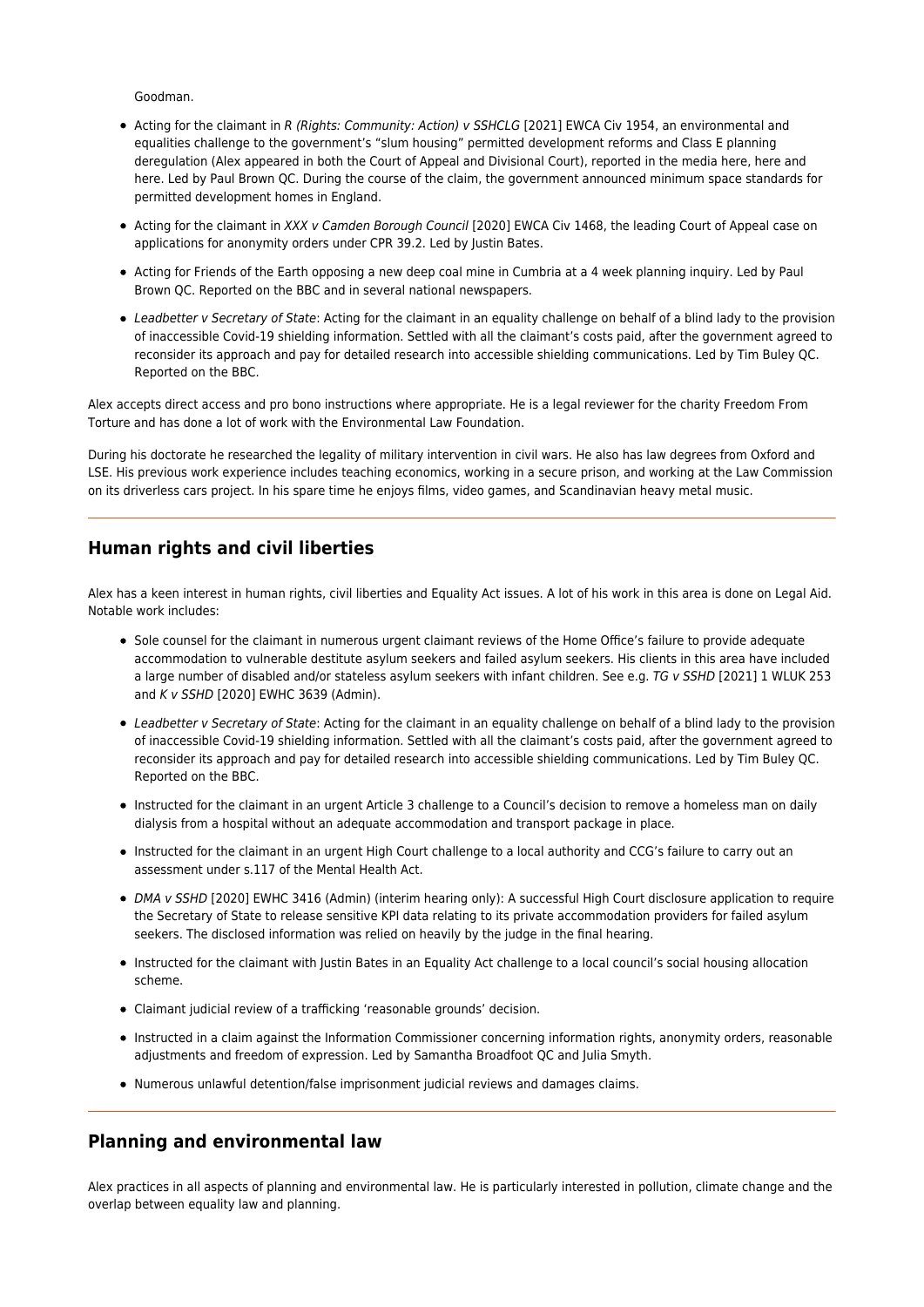Alex has worked for a variety of environmental NGOs and campaigners including Extinction Rebellion, WWF, Friends of the Earth, ClientEarth, RSPB, the Environmental Law Foundation and Rights: Community: Action.

Notable instructions include:

- [R \(Cox and others\) v Oil and Gas Authority](https://www.bailii.org/cgi-bin/format.cgi?doc=/ew/cases/EWHC/Admin/2022/75.html): Instructed by Extinction Rebellion in a judicial review of the Oil and Gas Authority's approach to the statutory definition of maximising economic revenue. Led by David Wolfe QC with Merrow Golden.
- Bioabundance v South Oxfordshire District Council: a section 113 Local Plan challenge brought on, inter alia, climate change grounds. Reported on the [BBC](https://www.bbc.co.uk/news/uk-england-oxfordshire-55825679), the [Guardian](https://www.theguardian.com/politics/2021/jan/28/uk-government-plan-to-build-24000-homes-faces-legal-challenge) and the [Planner](https://www.theplanner.co.uk/news/legal-challenge-launched-against-south-oxfordshire-local-plan).
- Rights: Community: Action v SSHCLG: Acting for the claimant in an environmental and equality challenge to the recent permitted development and use class changes. Led by [Paul Brown QC.](https://www.landmarkchambers.co.uk/people/paul-brown-qc/)
- Instructed by Friends of the Earth to oppose a new deep coal mine in Cumbria at a 4-week planning inquiry. Led by [Paul](https://www.landmarkchambers.co.uk/people/paul-brown-qc/) [Brown QC.](https://www.landmarkchambers.co.uk/people/paul-brown-qc/) Reported on the [BBC](https://www.bbc.co.uk/news/explainers-56023895).
- Acting for the claimant in an environmental challenge to a segregated asylum camp built at Yarl's Wood immigration detention centre. Success at the pre-action stage. Led by [Alex Goodman](https://www.landmarkchambers.co.uk/people/alex-goodman/). Reported on the [BBC](https://www.bbc.co.uk/news/amp/uk-england-beds-bucks-herts-56000320), [Independent](https://www.independent.co.uk/news/uk/home-news/home-office-yarls-wood-asylum-accommodation-b1799758.html) and [Guardian.](https://www.theguardian.com/uk-news/2021/feb/09/home-office-abandons-plans-for-camp-at-yarls-wood-immigration-removal-centre)
- [R \(CARA\) v North Dorset District Council](https://www.bailii.org/ew/cases/EWHC/Admin/2021/646.html) [\[2021\] EWHC 646 \(Admin\):](https://www.bailii.org/ew/cases/EWHC/Admin/2021/646.html) successful late judicial review of a planning permission for a large caravan site in an Area of Outstanding Natural Beauty (brought 6.5 years out of time). Led by [Richard Turney](https://www.landmarkchambers.co.uk/people/richard-turney/).
- Haytop Country Park: Sole counsel for a Rule 6 Party in a seven day planning inquiry in which the developer had expanded a caravan site after unlawfully felling 100+ protected trees. Cross-examination on landscape, heritage, arboriculture, and planning. Opening submissions quoted in [local media.](https://www.derbytelegraph.co.uk/news/local-news/road-street-lights-concrete-made-4931060)
- Advising clients on a proposed judicial review relating to endemic river pollution.

#### **Education law**

Alex has a strong education law practice and been instructed on a variety of education matters. He advises individuals, schools, local authorities and the DfE. He is regularly instructed in SEN appeals and discrimination challenges in the First-tier Tribunal, involving issues such as whether an EHC plan should be made, choice of placement, overprovision, unreasonable public expenditure, and whether non-NHS approved treatments can be included in an EHC plan.

He often advises schools and local authorities on discrimination and equality issues.

He was instructed by Ofsted in a significant judicial review of a report brought by the educational establishment in question.

#### **Immigration law**

Alex regularly appears in immigration and asylum hearings, in the First-tier Tribunal, Upper Tribunal and High Court. He has appeared in the Upper Tribunal in several deportation cases and has a particular expertise in cases involving the EEA Regulations.

He also regularly advises on unlawful detention and false imprisonment cases, including merits and quantum issues.

#### **General public law**

Alex has a broad public law practice and is regularly instructed in judicial review matters. Recently he has been instructed on public law cases involving elections, special educational needs assessments in schools, Housing Benefit, Universal Credit, asylum and immigration, age assessments and the vires of public authority actions. Recent instructions include:

- Advising claimants and local authorities on various data law matters,
- A claimant judicial review challenge to a local council's complaints handling policy,
- Advising schools and local authorities on various public law and equality matters,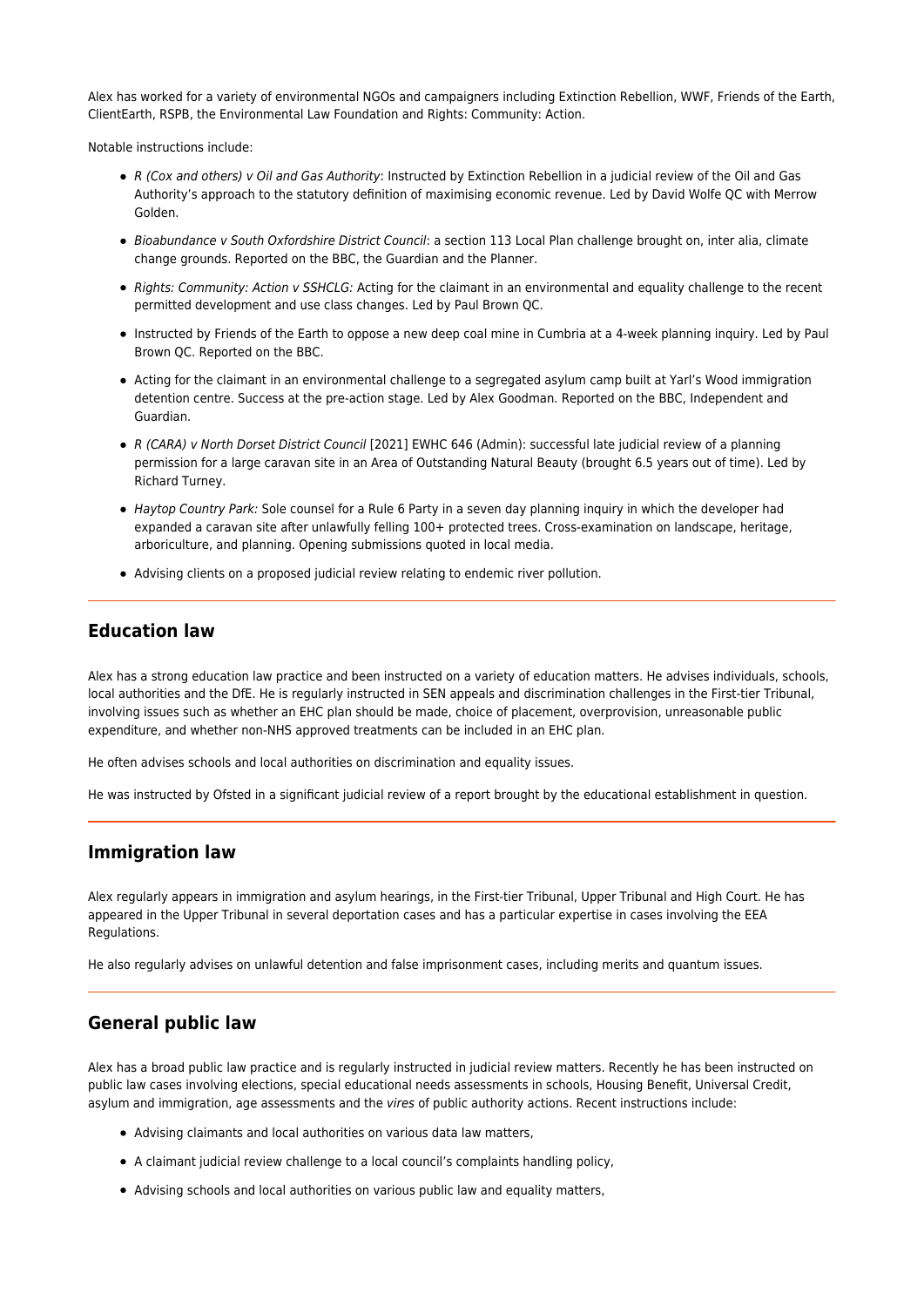Several claims relating to the Local Government and Social Care Ombudsman.

He has advised on various Parish Council issues including a potential High Court application to declare that various elected officeholders acted while disqualified.

At the Law Commission, Alex was employed in the Public Law group and worked on several reform projects dealing with complex public law and regulatory problems. He is also familiar with public law issues relating to prisons, having worked for a year at HMP Hewell in Worcestershire, a Category B secure prison.

#### **International law**

Alex has an in-depth knowledge of international law. During his PhD he taught students on the undergraduate international law module. His doctoral research considered issues such as terrorism, military intervention, self-determination, neutrality and the UN Charter. He has presented his research at several academic conferences and at the UK Law Commission. His research on civil wars was cited in Professor Gray's International Law and the Use of Force  $(4<sup>th</sup>$  ed), the leading academic textbook on military intervention.

Alex has been instructed on cases involving international human rights obligations, the extra-territoriality of UK discrimination legislation and the UNHCR. He acted for the defendant in a challenge to a UK resettlement scheme for refugees fleeing Syria, in which the claimant argued too many Muslim were being admitted onto the scheme in breach of equality law and public international law (Led by [David Blundell QC\)](https://www.landmarkchambers.co.uk/people/david-blundell/).

He has also provided advice on a variety of public international law matters, including:

- Advising on the application of international treaty law in the context of Brexit.
- Advising on the scope of certain international immunities.
- the UK treaty ratification process.
- issues relating to the Crown Dependencies and British Overseas Territories.

#### **Qualifications**

PhD in public international law, University of Cambridge. Supervised by Professor Christine Gray. Thesis title: The legal limits of intervention by invitation of government in civil wars. Funded by a full scholarship and maintenance grant.

BPTC, University of Law. Inns of Court Major Scholarship.

LLM in public international law, London School of Economics. 1st in year.

BA in jurisprudence, University of Oxford. New College Scholar.

Alex attended state comprehensive schools and was the first in his family to go to university.

Alex is an alumnus of the Hague Academy of International Law, a centre for advanced international legal studies based in the Peace Palace at the Hague, Netherlands. He was the only British scholar to obtain a place on the 2014 Hague Academy public international law programme.

#### **Recommendations**

"He is very junior, but he stood out as being a new leading light in the claimant public law Bar. I had a really pleasant experience. Clients like him as well – as he's a down-to-earth guy." (Research for Chambers UK Bar 2022)

"He's a very good young junior. He always performs extremely well, and is a bright young thing, really." (Research for Chambers UK Bar 2022)

"He's been fantastic." (Research for Chambers UK Bar 2022)

"He will be a star of the future. He is very good." (Research for Chambers UK Bar 2022)

"I just wanted to say how impressed I have been with Alex Shattock's work on the cases he has been doing for me. His drafting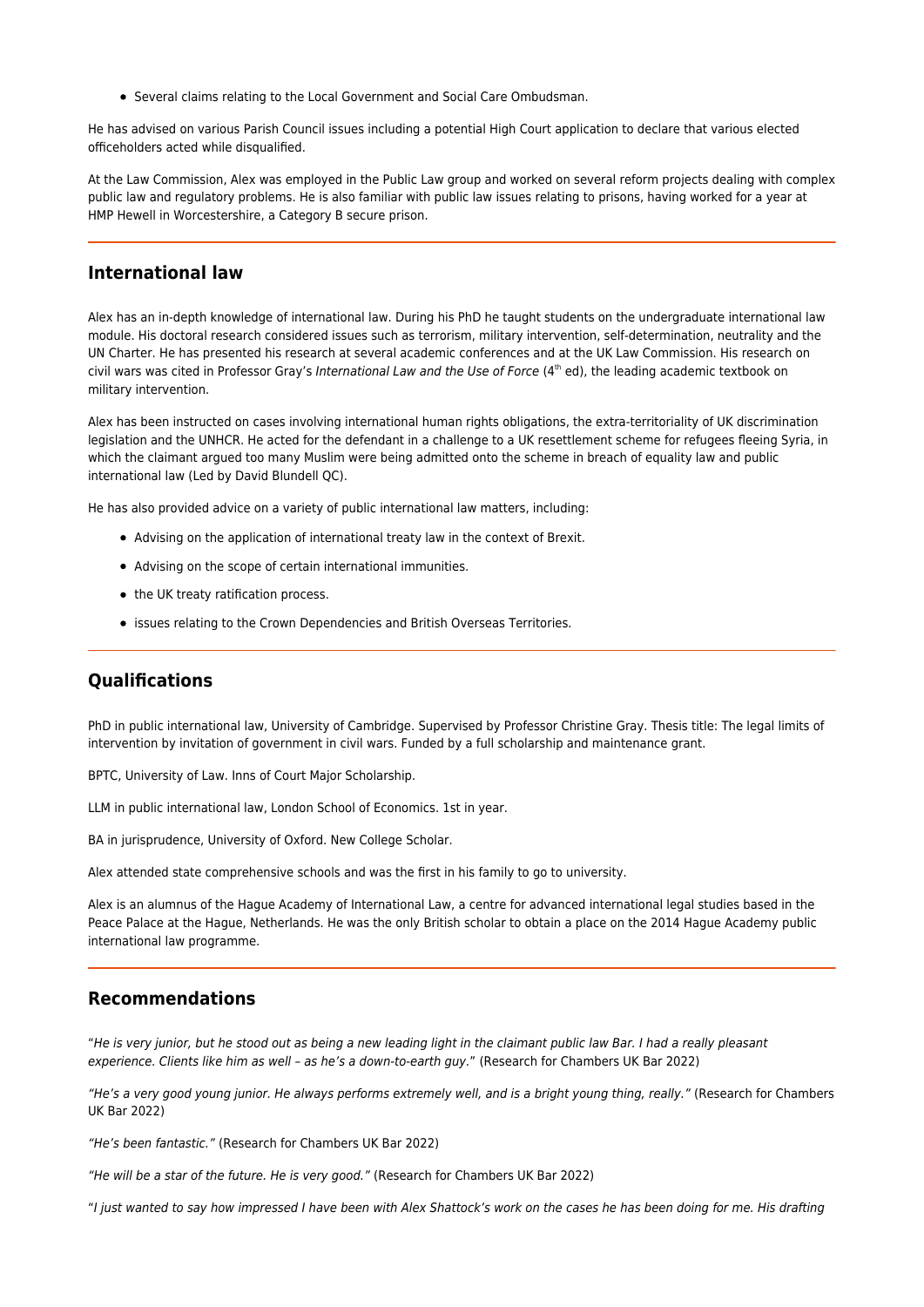is great, he is lovely to work with, and his advocacy is compelling. AND he has achieved some great results for our clients. I know that you probably know this already – but I thought I would pass on to you how impressive I have found him."- E-mail to chambers from solicitor client.

# **Scholarships and prizes**

#### **Scholarships**

WM Tapp Studentship in Law, Gonville and Caius College, Cambridge. Full tuition and living costs paid for a 3-year PhD.

Lord Denning Scholarship (major Inns of Court BPTC award), Lincoln's Inn.

Hardwicke Entrance Award, Lincoln's Inn.

New College Scholar, New College, Oxford. For distinction in law exams.

Prizes

Opinion writing subject prize, University of Law. For the highest mark in the opinion writing exam.

Best Journal Entry prize, Legal Cheek. For an essay on sovereign immunity from domestic criminal prosecution. Presented at the 'Legal Cheek Awards'.

Shortlisted for the Harry Porter Prize (top 3 entries), Cambridge Footlights. The Footlights' annual prize for an original comedy play script.

Georg Schwarzenberger Prize in Public International Law, Institute of Advanced Legal Studies, University of London. For highest overall achievement in public international law across the University of London law schools in a given year.

First Prize, New Statesman/Beatrice Webb Memorial Trust Essay Competition. For an essay on post-war economic policy. £1,000 award presented in Parliament. Essay published in the New Statesman magazine.

Lawyers' Alumni Prize, LSE. For ranking  $1<sup>st</sup>$  out of 251 graduate law students.

Blackstone Prize, LSE. For best overall LLM results in public international law subjects.

LSE/African Prisons Project Human Rights Moot prize, LSE. Full funding for an internship in Uganda, for winning the Human Rights Moot.

# **Publications**

[Promoting Climate Justice through International Law- A Matter for the ICJ?](https://www.landmarkchambers.co.uk/wp-content/uploads/2021/09/10720_rising_sea_levels_episode2_report.pdf), BICCL's Rising Sea Levels webinar series.

[The A Word: Academic Appeals in Public Law Challenges](https://www.tandfonline.com/doi/abs/10.1080/10854681.2019.1701907), Judicial Review.

['Dinner Party Conversation](http://www.ejil.org/article.php?article=2699&issue=133)', European Journal of International Law.

['Slaying the Giants'](https://www.newstatesman.com/politics/2014/02/slaying-giants-poverty-and-unemployment), New Statesman essay prize winner.

['What would happen if the Queen went on a crime spree?',](https://www.legalcheek.com/lc-journal-posts/what-would-happen-if-the-queen-went-on-a-crime-spree/) Legal Cheek prize winner.

**He is very junior, but he stood out as being a new leading light in the claimant public law Bar. I had a really pleasant experience. Clients like him as well - as he's a down-to-**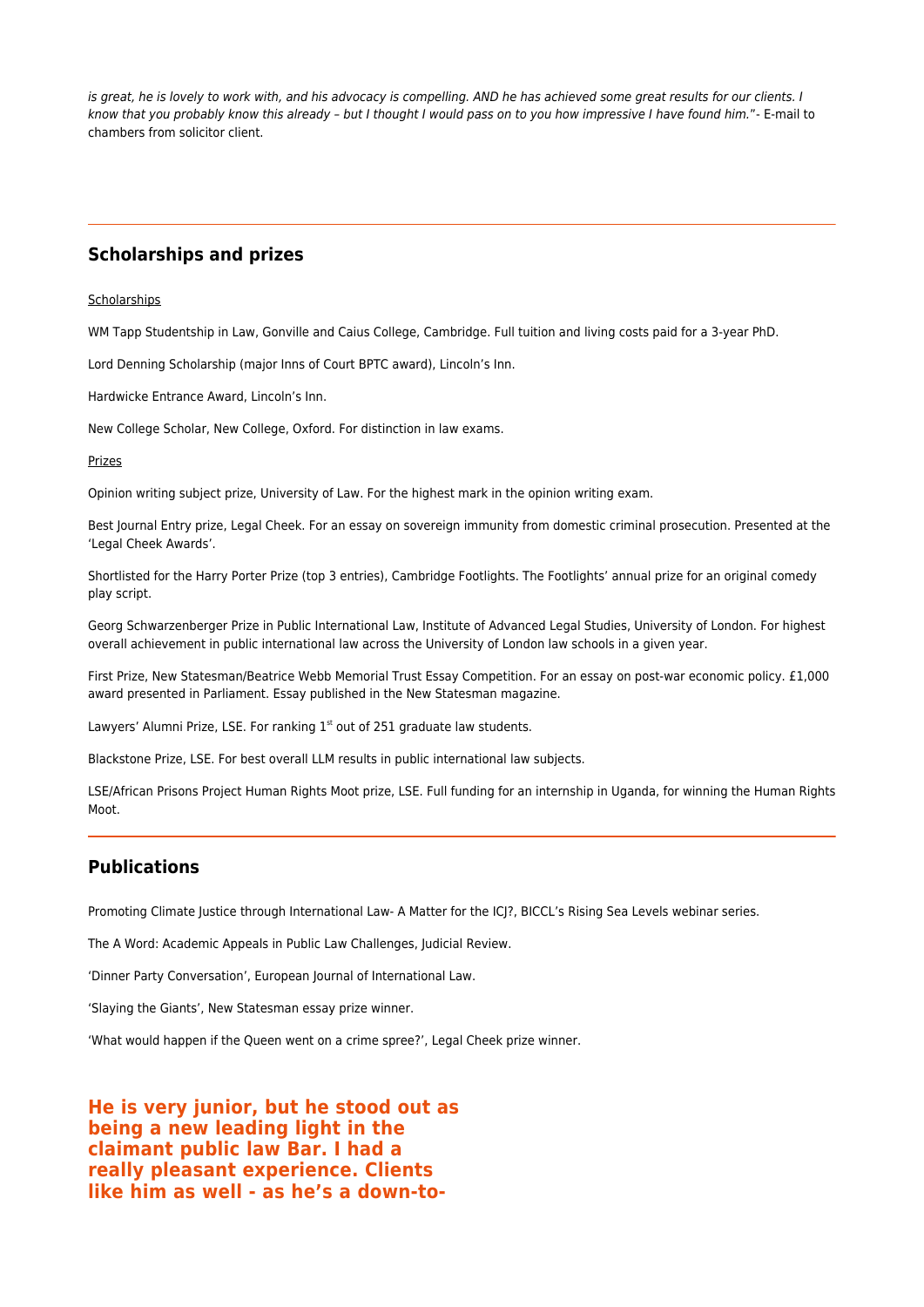# **earth guy.**

Research for Chambers UK Bar 2022

# **Inquiries**

| 17 Mar 2022 | Major riverside development allowed in Reading for Berkeley Homes                       |
|-------------|-----------------------------------------------------------------------------------------|
| 15 Nov 2019 | Residential scheme dismissed on appeal on grounds including unresolved highways matters |

# **Publications**

| 17 May 2022 | Possible outcomes of Public Inquiries: what success looks like                                |
|-------------|-----------------------------------------------------------------------------------------------|
| 17 May 2022 | Public Inquiry - webinar                                                                      |
| 03 Feb 2022 | 'Strengthening Free Speech'                                                                   |
| 03 Feb 2022 | Human Rights Act - the new Bill of Rights - webinar                                           |
| 17 Jan 2022 | Temporary Asylum Accommodation and Delay                                                      |
| 17 Jan 2022 | Asylum Accommodation - webinar                                                                |
| 18 Oct 2021 | Designing for Equality and Best interests of the Child                                        |
| 18 Oct 2021 | Equality Law for Planners - webinar                                                           |
| 04 Mar 2021 | Exams 2021: Equality Issues                                                                   |
| 04 Mar 2021 | Exams 2021: legal issues                                                                      |
| 10 Nov 2020 | Case law on the use of medical/medicolegal reports in court proceedings                       |
| 10 Nov 2020 | Medical Evidence in the Asylum Determination Process: Best Practice - webinar                 |
| 10 Jul 2020 | Rising Sea Levels: Promoting Climate Justice through International Law- A Matter for the ICJ? |
| 01 Jul 2020 | The TCC guide to public procurement claims: confidentiality rings/disclosure                  |
| 01 Jul 2020 | Introduction to Public Procurement 2: Challenging and defending public procurement decisions  |
| 22 Jun 2020 | Machine learning and the future of asylum claims                                              |
| 22 Jun 2020 | Asylum and Human Rights Update - Webinar                                                      |
| 08 Jun 2020 | Fratila v SSWP - pre-settled status and benefits entitlement                                  |
| 08 Jun 2020 | EU free movement law and the EU settlement scheme - Webinar                                   |